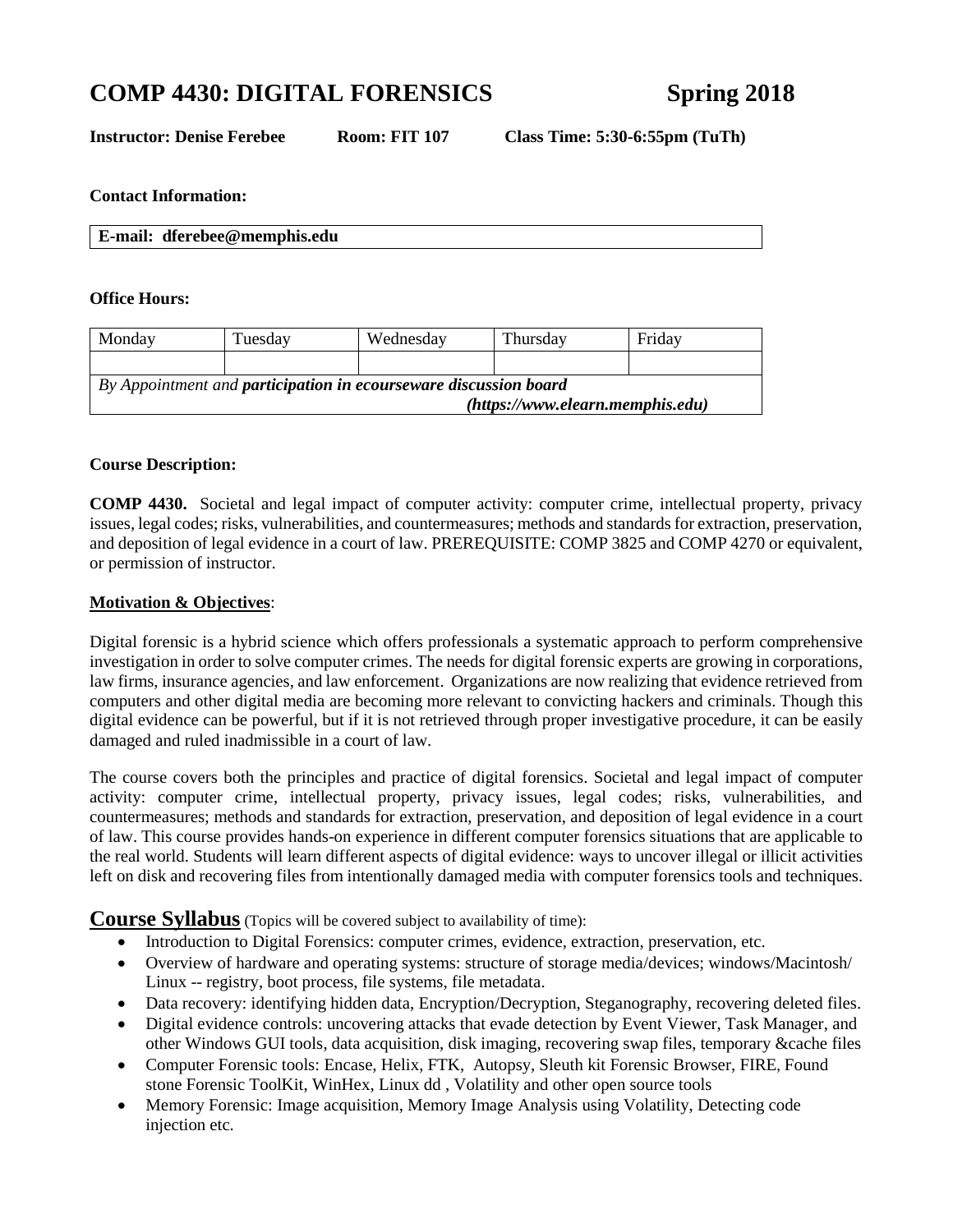- Network Forensic: PCAP file analysis, Collecting and analyzing network-based evidence, reconstructing web browsing, e-mail activity, and windows registry changes, intrusion detection, tracking offenders, etc.
- Reverse Engineering of Software Applications: defend against software targets for viruses, worms and other malware, improving third-party software library, identifying hostile codes-buffer overflow, provision of unexpected inputs, etc.
- Computer crime and Legal issues: Intellectual property, privacy issues, Criminal Justice system for forensic, audit/investigative situations and digital crime scene, investigative procedure/standards for extraction, preservation, and deposition of legal evidence in a court of law.

#### **Suggested Textbook:**

- 1. Guide to Computer Forensics and Investigations (4<sup>th</sup> edition). By B. Nelson, A. Phillips, F. Enfinger, C. Steuart. ISBN 0-619-21706-5, Thomson, 2009.
- 2. *The Art of Memory Forensics: Detecting Malware and Threats in Windows, Linux, and Mac Memory* (1<sup>st</sup> Edition). By Michael Hale Ligh, Andrew Case, Aaron Walters.
- 3. *[Computer Forensics and Cyber Crime: An Introduction \(3](http://www.amazon.com/Computer-Forensics-Cyber-Crime-Introduction/dp/0132677717/ref=sr_1_1?s=books&ie=UTF8&qid=1377539379&sr=1-1&keywords=2.+Computer+Forensics%3A+%2B+2013)rd Edition)* by Marjie T. Britz, 2013.

#### **Reference Books:**

- *Computer Forensics: Hard Disk and Operating Systems, EC Council, September 17, 2009*
- *Computer Forensics Investigation Procedures and response,* EC-Council Press, 2010
- *Computer Forensics: Principles and Practices* by [Linda Volonino,](http://www.amazon.com/Linda-Volonino/e/B001IQXOOY/ref=sr_ntt_srch_lnk_10?_encoding=UTF8&qid=1263928982&sr=1-11) Reynaldo Anzaldua, and Jana Godwin (Paperback - Aug 31, 2006)
- *EnCase Computer Forensics*., 2016
- *File System Forensic Analysis*. By Brian Carrier. Addison-Wesley Professional, March 27, 2005.
- NIST *Computer Forensic* Tool Testing Program [\(www.cftt.nist.gov/](http://www.cftt.nist.gov/)*)*
- *[Computer Forensics: Investigating Data and Image Files \(Ec-Council Press Series: Computer](http://www.amazon.com/Computer-Forensics-Investigating-Image-Ec-Council/dp/1435483510/ref=sr_1_12?s=books&ie=UTF8&qid=1295458535&sr=1-12)  [Forensics\)](http://www.amazon.com/Computer-Forensics-Investigating-Image-Ec-Council/dp/1435483510/ref=sr_1_12?s=books&ie=UTF8&qid=1295458535&sr=1-12) by EC-Council (Paperback - Sep 16, 2009)*
- *[Digital Evidence and Computer Crime, Third Edition: Forensic Science, Computers, and the Internet](http://www.amazon.com/Digital-Evidence-Computer-Crime-Third/dp/0123742684/ref=sr_1_2?s=books&ie=UTF8&qid=1295458535&sr=1-2) b[y Eoghan Casey,](http://www.amazon.com/Eoghan-Casey/e/B000APMIBY/ref=sr_ntt_srch_lnk_2?qid=1295458535&sr=1-2) 2011*

## **Other Resources:**

- Computer Forensic Training Center Online<http://www.cftco.com/>
- <https://www.memoryanalysis.net/amf>
- Computer Forensics World <http://www.computerforensicsworld.com/>
- Computer Forensic Services<http://www.computer-forensic.com/>
- Digital Forensic Magazine <http://www.digitalforensicsmagazine.com/>
- The Journal of Digital Forensics, Security and Law **<http://www.jdfsl.org/>**
- Journal of Digital Forensic Practice **<http://www.tandf.co.uk/15567281>**
- DOJ Computer Crime and Intellectual Property Section http://www.usdoj.gov/criminal/cybercrime/searching.html
- Electronic Crime Scene Investigation: A Guide for First Responders http://www.ojp.usdoj.gov/nij/pubs-sum/187736.htm and related publications at [http://nij.ncjrs.org/publications/pubs\\_db.asp](http://nij.ncjrs.org/publications/pubs_db.asp)
- [CERIAS Forensics Research](http://www.cerias.purdue.edu/forensics/) [\(http://www.cerias.purdue.edu/research/forensics/\)](http://www.cerias.purdue.edu/research/forensics/)
- [Scientific Working Group on Digital Evidence](http://www.swgde.org/) (http://ncfs.org/swgde/index.html)
- DoD Cyber Crime Center [\(http://www.dc3.mil\)](http://www.dc3.mil/)
- National Criminal Justice Reference Service <http://www.ncjrs.gov/app/publications/alphalist.aspx>
- [Digital Forensics Research Workshop](http://www.dfrws.org/) [\(http://www.dfrws.org/\)](http://www.dfrws.org/)
- [National White Collar Crime Center](http://www.nw3c.org/) [\(http://www.nw3c.org/\)](http://www.nw3c.org/)
- Website relating to DOS commands, batch files, autoexec.bat/config.sys, and boot disks <http://www.computerhope.com/>
- The IACIS® Forensic Examination procedures -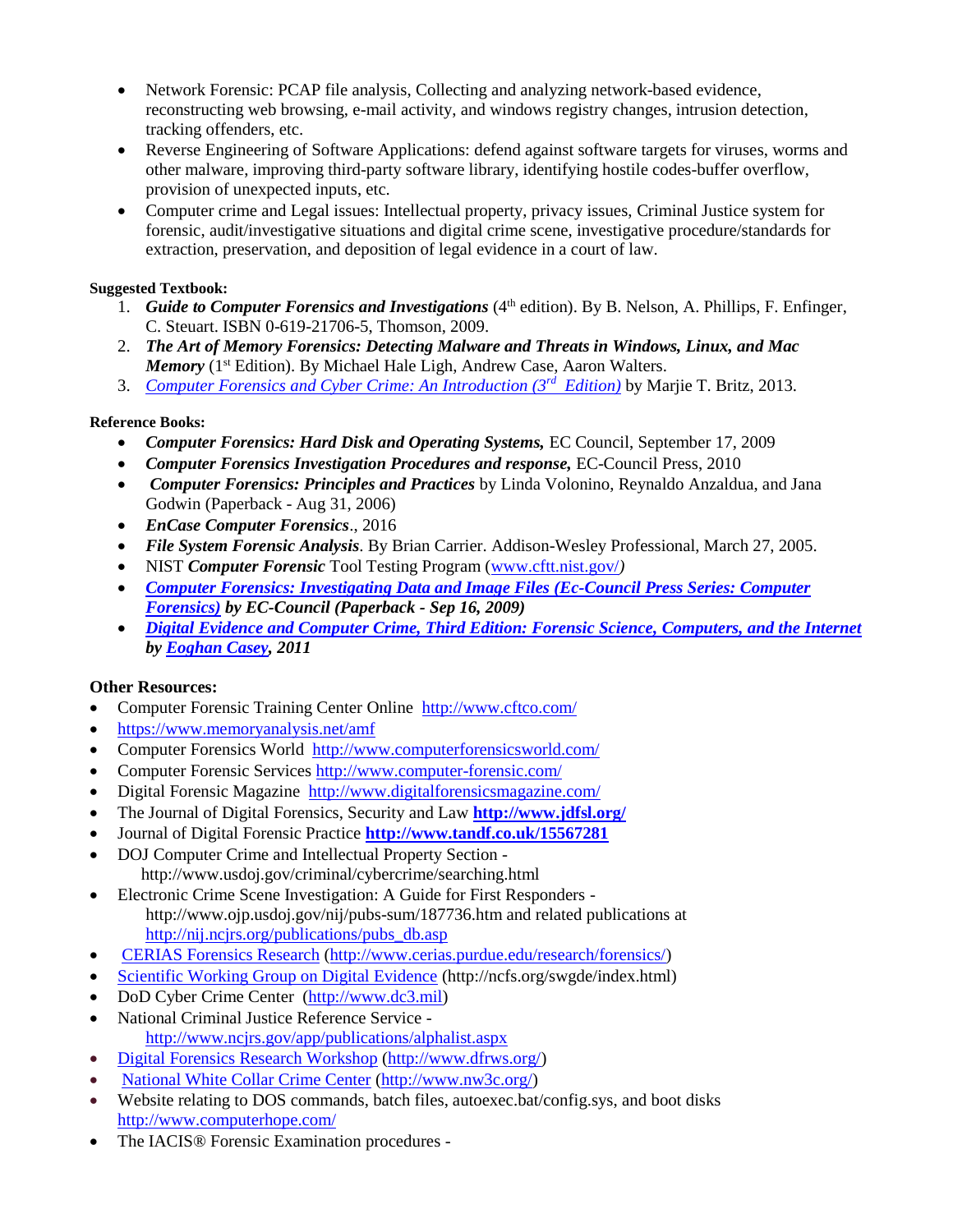<http://www.iacis.info/iacisv2/pages/forensicprocedures.php>

• Computer Security-related organizations : CERT, SANS, CIS, CASPR, CSI, CIAO, DRII, ISSA, IATFF, I2SF, NIAP, CSRC, OWASP

# **Evaluation:**

Students are expected to participate in class discussions. In-class participation will be viewed as a continuous two-sided feedback process, which (a) allow students to assess themselves on their progress in learning the material/understanding the computer forensic issues; and (b) allows the instructor to assess how well he is fostering the communication process with and among students. Good evaluations will thus reflect not only your grasp of the material, but also how well you take advantage of class time and how well you end up communicating with other people (class participants) about the course material. The evaluation process will include paper presentations, assignments, software testing, class tests (or quizzes), and a term project to make sure that you have integrated the material into your general practice of computer forensics. You should read all material available in the textbook, lecture notes and other assigned papers to gather knowledge.

Your final grade for the course will be based on the following course-related activities (given in percentages):

# **Grading**:

| <b>Class Participation</b>            | 15% |
|---------------------------------------|-----|
| Quizzes                               | 20% |
| Experiments/Assignments/Lab exercises | 25% |
| Midterm Exam                          | 20% |
| Final Exam                            | 20% |

## **Grading Scale:**

| $A+$ | $95.1 - 100$ |                |                | $\vert$ <b>B</b> + $\vert$ 85.1 - 88 $\vert$ <b>C</b> + $\vert$ 76.1 - 79          | $\mathbf{D}+$ | 60.1-66   |
|------|--------------|----------------|----------------|------------------------------------------------------------------------------------|---------------|-----------|
| A    | $90.1 - 95$  | $\overline{B}$ |                | $\begin{array}{ c c c c c c } \hline 82.1 - 85 & C & 70.1 - 76 \hline \end{array}$ | $\mathbf{D}$  | $50 - 60$ |
| $A-$ | $88.1 - 90$  | <b>B</b> -     | $79.1 - 82$ C- | $66.1 - 70$                                                                        |               | < 50      |

# **Plagiarism/Cheating Policy:**

*Plagiarism or cheating* behavior in any form is unethical and detrimental to proper education and *will not be tolerated*. All work submitted by a student (projects, programming assignments, lab assignments, quizzes, tests, etc.) is expected to be a student's own work. The plagiarism is incurred when any part of anybody else's work is passed as your own (no proper credit is listed to the sources in your own work) so the reader is led to believe it is therefore your own effort. Students are allowed and encouraged to discuss with each other and look up resources in the literature (including the internet) on their assignments, but *appropriate references must be*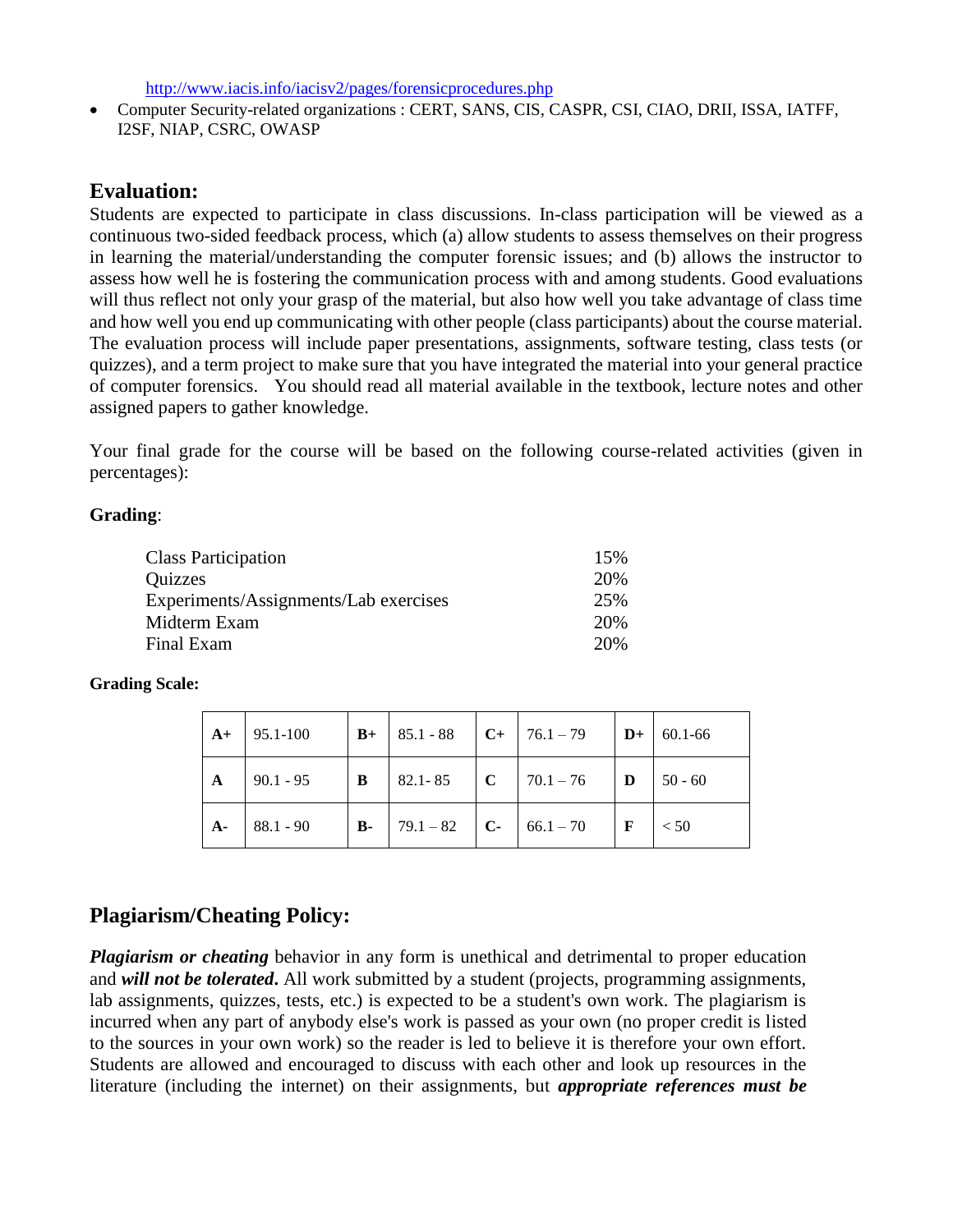*included for the materials consulted,* and appropriate citations made when the material is taken verbatim.

If plagiarism or cheating occurs, the student will receive a failing grade on the assignment and (at the instructor's discretion) a failing grade in the course. The course instructor may also decide to forward the incident to the University Judicial Affairs Office for further disciplinary action. For further information on U of M code of student conduct and academic discipline procedures, please refer to: **http://www.people.memphis.edu/~jaffairs/**

"Your written work may be submitted to Turnitin.com, or a similar electronic detection method, for an evaluation of the originality of your ideas and proper use and attribution of sources. As part of this process, you may be required to submit electronic as well as hard copies of your written work, or be given other instructions to follow. By taking this course, you agree that all assignments may undergo this review process and that the assignment may be included as a source document in Turnitin.com restricted access database solely for the purpose of detecting plagiarism in such documents. Any assignment not submitted according to the procedures given by the instructor may be penalized or may not be accepted at all." (Office of Legal Counsel, October 17, 2005).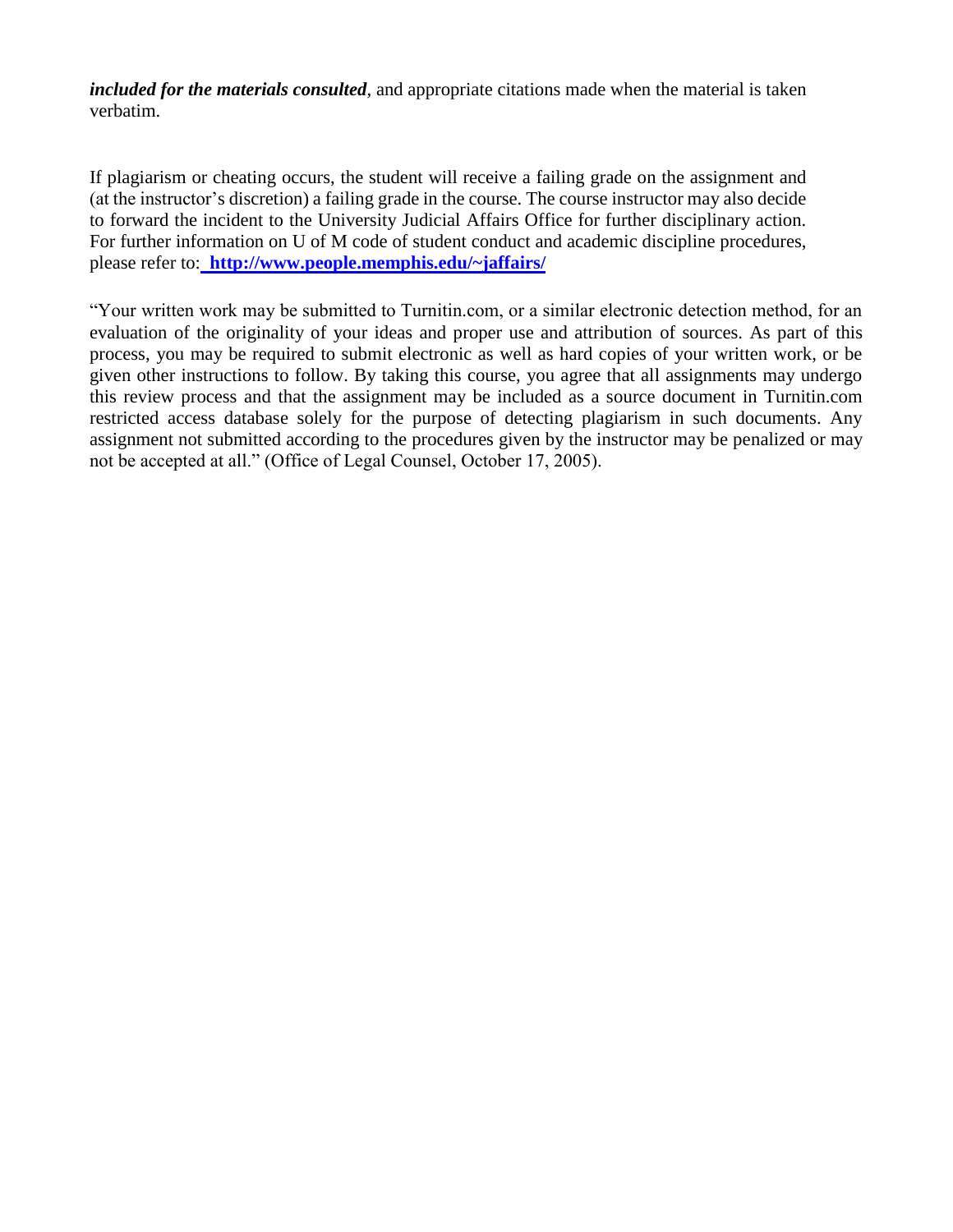| <b>Detailed Course Syllabus</b> (Topics will be covered subject to availability of time): |  |  |  |
|-------------------------------------------------------------------------------------------|--|--|--|
|-------------------------------------------------------------------------------------------|--|--|--|

| <b>Week</b>    | <b>Starting</b> | <b>Lecture Topics</b>                                                                                                                                                                                                                                                                              |
|----------------|-----------------|----------------------------------------------------------------------------------------------------------------------------------------------------------------------------------------------------------------------------------------------------------------------------------------------------|
| 1              |                 | Course Overview, Scope and Agenda, Introduction to Computer Forensics                                                                                                                                                                                                                              |
| $\mathbf{1}$   |                 | Introduction to computer crimes, évidence, extraction, préservation, etc.                                                                                                                                                                                                                          |
|                |                 | Overview of hardware and operating systems: structure of storage media/devices                                                                                                                                                                                                                     |
| $\overline{2}$ |                 | Overview of hardware and operating systems: windows/Macintosh/Linux --<br>registry, boot process, file systems, file metadata.                                                                                                                                                                     |
| $\overline{2}$ |                 | Data recovery: identifying hidden data, Encryption/Decryption, Hash functions,<br>Message Authentication Code etc.                                                                                                                                                                                 |
| 3              |                 | Steganography, recovering deleted files, identifying forged images, etc                                                                                                                                                                                                                            |
| 3              |                 | Digital evidence controls: uncovering attacks that evade detection by Event<br>Viewer, Task Manager, and other Windows GUI tools.                                                                                                                                                                  |
| 4              |                 | Digital evidence controls (continued): data acquisition, disk imaging, recovering<br>swap files, temporary & cache files, memory forensic.<br><b>Computer Forensic tools: TBD</b>                                                                                                                  |
| $\overline{4}$ |                 | Data Erasers, File & Disk Lockers<br>Demonstration of Various Computer Forensic tools by students                                                                                                                                                                                                  |
| 5              |                 | Network forensic: Collecting and analyzing network-based evidence in windows<br>and Unix environments, reconstructing web browsing, cyber forensics                                                                                                                                                |
| 5              |                 | Network and Mobile Network forensic: e-mail activity, and windows registry<br>changes, intrusion detection, tracking offenders, mobile network architecture etc.<br>Lab session on Encase                                                                                                          |
| 6              |                 | Software reverse engineering: defend against software targets for viruses, worms,<br>hostile codes and other malware, improving third-party software library.<br>Lab session on Encase                                                                                                             |
| 6              |                 | Software reverse engineering: identifying hostile codes-buffer overflow, provision<br>of unexpected inputs, etc.<br>Lab session on Encase                                                                                                                                                          |
| 7              |                 | Computer crime and Legal issues: Intellectual property, privacy issues, Criminal<br>Justice system for forensic, audit/investigative situations and digital crime scene,<br>investigative procedure/standards for extraction, preservation, and deposition of<br>legal evidence in a court of law. |
| $\tau$         |                 | Mobile Device Forensics, Cloud Forensics                                                                                                                                                                                                                                                           |
| 8              |                 | Fundamental of Computer Network: OSI-reference model. TCP/IP model review.<br>Tools: netstat, lsof,                                                                                                                                                                                                |